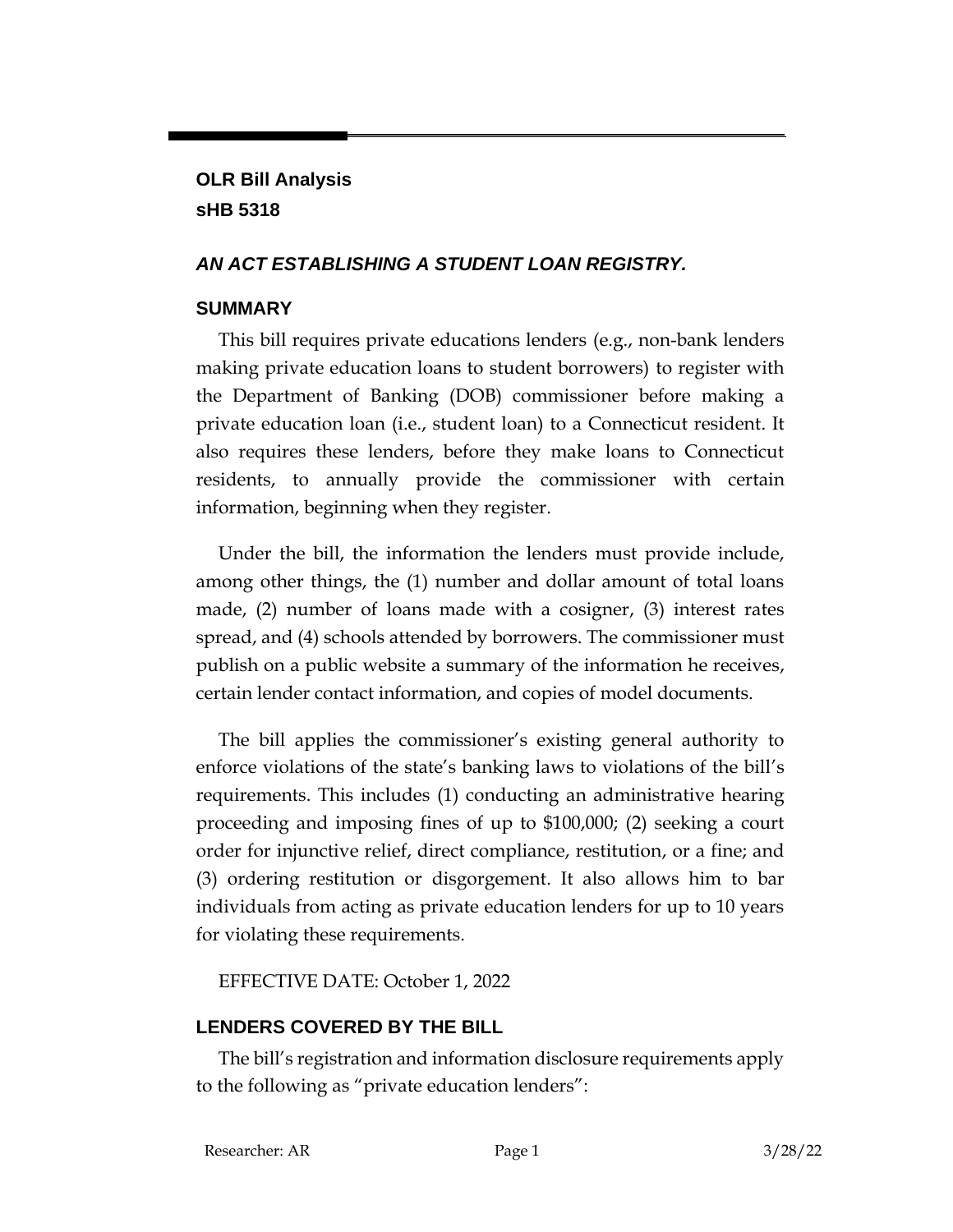- 1. persons in the business of making or extending private education loans,
- 2. holders of private educations loans, or
- 3. private education loan creditors (excluding federal, state, or local government agencies).

The bill excludes from the requirements banks, Connecticut or federally chartered credit unions, licensed consumer collection agencies or student loan servicers, and the Connecticut Higher Education Supplemental Loan Authority (CHESLA).

Under the bill, a "private education loan" is credit (1) extended expressly, in whole or part, for a borrower's postsecondary educational expenses, regardless of whether it is provided by the postsecondary educational institution a student attends, and (2) not made, insured, or guaranteed under certain federal laws (i.e., is not a federally issued education loan).

The bill excludes (1) loans secured by real property or (2) extensions of credit in which the covered postsecondary educational institution is the lender if (a) the credit's term is 90 days or less or (b) an interest rate is not applied to the credit balance and the term is one year or less, even if the credit is payable in five or more installments.

#### **REGISTRATION REQUIREMENTS**

The bill requires private education lenders to register with the DOB commissioner, in a form and manner he prescribes, before making private education loans to Connecticut residents. However, it allows the commissioner to prescribe an alternate registration process and fee structure for nonprofit postsecondary educational institutions. (The bill is silent about a fee structure for the other registrants).

## **REGISTRY INFORMATION**

The bill requires each registrant to provide the commissioner, annually beginning when it registers, and also upon the commissioner's request, certain documents and information. The information must also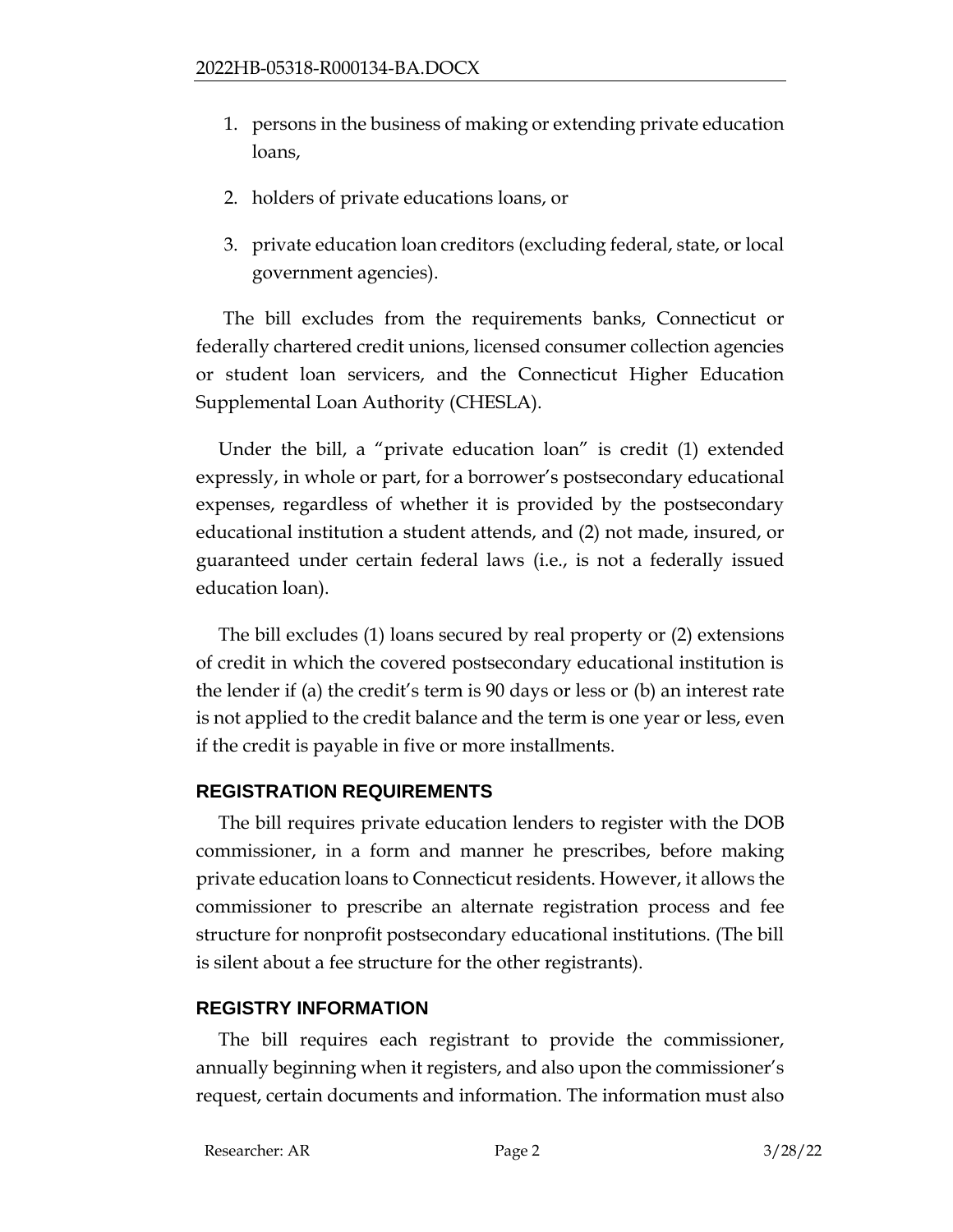be provided before a registrant makes private education loans to Connecticut residents. It must be in a form and manner the commissioner prescribes and include:

- 1. the name and address of the lender and of its officers, directors, partners, or owners of a controlling interest;
- 2. a list of all the schools their borrowers attend and the number of loans made annually at each school;
- 3. the number, dollar amount, and interest rates spread of private education loans made annually;
- 4. the number of loans made with a cosigner annually;
- 5. the default rate for borrowers, including the default rate for each school attended by borrowers; and
- 6. a copy of each model promissory note, agreement, contract, or other instrument the lender used the previous year to substantiate debt (i.e., confirm that a loan was extended or that the borrower owes a debt to the lender).

## **PUBLIC ONLINE RESOURCE**

The bill requires the commissioner to create a publicly available website that includes:

- 1. each registered lender's name, address, telephone number, and website;
- 2. a summary of the information they must annually provide to the commissioner (e.g., list of schools borrowers attend, number of loans made annually, interest rates spread, as described above); and
- 3. copies of the model promissory notes, agreements, contracts, and other proof-of-debt documents.

#### **ENFORCEMENT & PENALTIES**